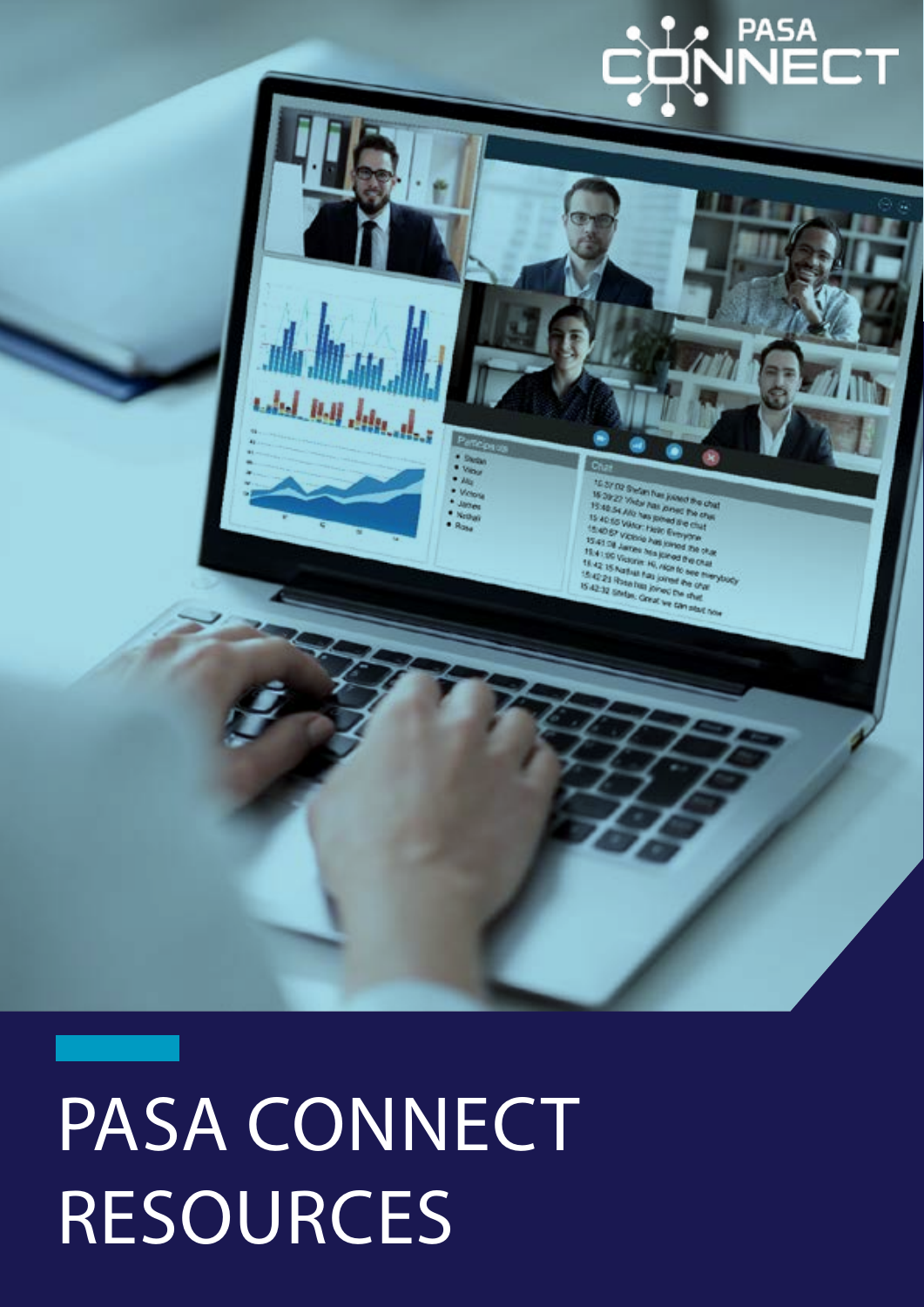| <b>Date</b> | <b>Topic Title</b>                                                                         |
|-------------|--------------------------------------------------------------------------------------------|
| 3-Mar       | COVID-19: What are the impending implications of Coronavirus for your<br>supply chain?     |
| 3-Mar       | Supplier Performance and Relationship Management (ADEL)                                    |
| 4-Mar       | ENHANCING INFLUENCING SKILLS for PROCUREMENT MANAGERS (SYD)                                |
| 4-Mar       | Supplier Performance and Relationship Management (BRIS)                                    |
| 6-Mar       | Using Power BI to Drive Increased Stakeholder Engagement (VIRTUAL)                         |
| 13-Mar      | Social Procurement in practice  practical case studies and solutions (AUCK)                |
| 13-Mar      | REVERSE AUCTIONS - Why they're making a comeback and how best to use<br>them (VIRTUAL)     |
| 26-Mar      | Supplier Performance and Relationship Management                                           |
| 2-Apr       | ENHANCING INFLUENCING SKILLS for PROCUREMENT MANAGERS                                      |
| 2-Apr       | 2nd CPO Coffee Club                                                                        |
| 2-Apr       | Beer & Wine O'Clock networking event                                                       |
| 7-Apr       | Optimising supplier communications during a time of crisis (VIRTUAL)                       |
| 8-Apr       | The Top 5 Apps to help procurement managers work smartly from home<br>(WFH) (VIRTUAL)      |
| 8-Apr       | Negotiating with Suppliers in a Virtual World                                              |
| 9-Apr       | FORCE MAJEURE refresher  and LIVE legal Q&A                                                |
| 9-Apr       | 3rd CPO Coffee Club                                                                        |
| 14-Apr      | Improving procurement productivity and staying in touch using Microsoft<br>Teams (VIRTUAL) |
| 14-Apr      | Your obligations under the new Chain of Responsibility Laws                                |
| 15-Apr      | The Contract Managers' online round-table                                                  |
| 15-Apr      | The INs and OUTs of contingent labor - your top issues                                     |
| 16-Apr      | 4th CPO Coffee Club                                                                        |
| 16-Apr      | 4th CPO Coffee Club                                                                        |
| 17-Apr      | The top six alternatives to invoking Force Majeure on major contracts                      |

| <b>Date</b> | <b>Topic Title</b>                                                      |
|-------------|-------------------------------------------------------------------------|
| 21-Apr      | What to do if your supplier goes bu                                     |
| 22-Apr      | Supplier management in a crisis                                         |
| 23-Apr      | 5th CPO Coffee Club                                                     |
| 23-Apr      | Buying from SME's today  the key                                        |
| 23-Apr      | 5th CPO Coffee Club                                                     |
| 29-Apr      | <b>ENHANCING INFLUENCING SKILLS</b>                                     |
| 30-Apr      | The top six issues in managing the                                      |
| 30-Apr      | CPO Discussion: Opportunities in "                                      |
| 4-May       | How best to apply UNSPSC coding                                         |
| 5-May       | Modern Slavery Act: how to undert<br>time of constrained resources & pr |
| 6-May       | How should procurement be ensur                                         |
| 7-May       | Procurement Governance and Man<br>Leadership Round-table                |
| 11-May      | Knowing and understanding your ii                                       |
| 13-May      | Outcome based contracting: How i                                        |
| 14-May      | Managing UP in Procurement: How<br>retain) support?                     |
| 20-May      | <b>Buying Legal Services</b>                                            |
| 21-May      | <b>Stakeholder Mapping and Manager</b>                                  |
| 21-May      | Designing your return to work plan                                      |
| 27-May      | Buying PPE for today and for tomor                                      |
| 28-May      | Waste Management and Recycling                                          |
| 29-May      | NEG ONLINE: A virtual Q&A on you<br>Loymeyer                            |
| $2$ -Jun    | eSignatures whilst remote-working                                       |
| 3-Jun       | The Top 6 pitfalls in managing CAPI                                     |
| 4-Jun       | The Contract Managers' online roul                                      |
| 4-Jun       | "The new face of Marketing Procur                                       |
| 9-Jun       | SRM as a strategy for the immediat                                      |
| $12$ -Jun   | LEGAL UPDATE: How is the changin<br>Australia?                          |
| $16$ -Jun   | <b>Buying and Managing Electricity</b>                                  |
| $17$ -Jun   | Supply chain management for prod<br>know but were afraid to ask         |
| $18$ -Jun   | AGILE Procurement: What is it, Hov                                      |
| $19$ -Jun   | CPO Coffee Club - Designing your p<br>environment                       |
| $23$ -Jun   | Reverse Auctions - Why they're mal<br>them (VIRTUAL)                    |
| $24$ -Jun   | The top issues in managing the MR                                       |
| $25$ -Jun   | How to negotiate over video                                             |
| $14$ -Jul   | Contingent labour - when are conti                                      |
| $16$ -Jul   | INDIRECT spend analysis  essentia                                       |

 $25$  bust .. or just technically insolvent

key considerations

LLS for PROCUREMENT MANAGERS

the logistics and freight category in 2020 in "The new Normal"

ing correctly … and shape your TAXONOMY dertake supply chain risk assessment in a **k** priorities

Isuring business continuity in future? Management in a VUCA World – Senior

ur inbound supply chain ow it works and why it works How to manage expectations and gain (or

agement

morrow

your negotitaion questions with DR Matt

 $2\sin\theta$  – are they always legally sound?

**CAPITAL contracts** 

round-table

curement"

diate future ... and longer

nging law impacting procurement practices in

17-Jun Supply Supply chain supply chained to

How to do it  $\ldots$ 

ur procurement function for the new work

making a comeback and how best to use

MRO category – both today and post-crisis

ontractors deemed to be employees? ential cost reductions for every business

### 2020

### 2020

Previous PASA Connect Roundtables are a useful training resource for all PASA CONNECT members – simply browse the list of previous learning sessions, sorted by topic, and you can view the actual VIDEO of that session and download the actual slide-deck and any notes or handouts used for that session. The recording can be easily watched with normal video controls including 'FAST FORWARD' and also shows the actual slides used for easy reference points.

To access any of the previous PASA CONNECT sessions at any time simply LOGON to the PASA CONNECT website or APP using your personal login, select LIBRARY from the dropdown menu, and type in your selected session in the search bars. <www.pasaconnect.com/resources/>

Enterprising procurement teams select their most relevant sessions and watch them all together – a FREE training day in effect!

Why don't you too … ?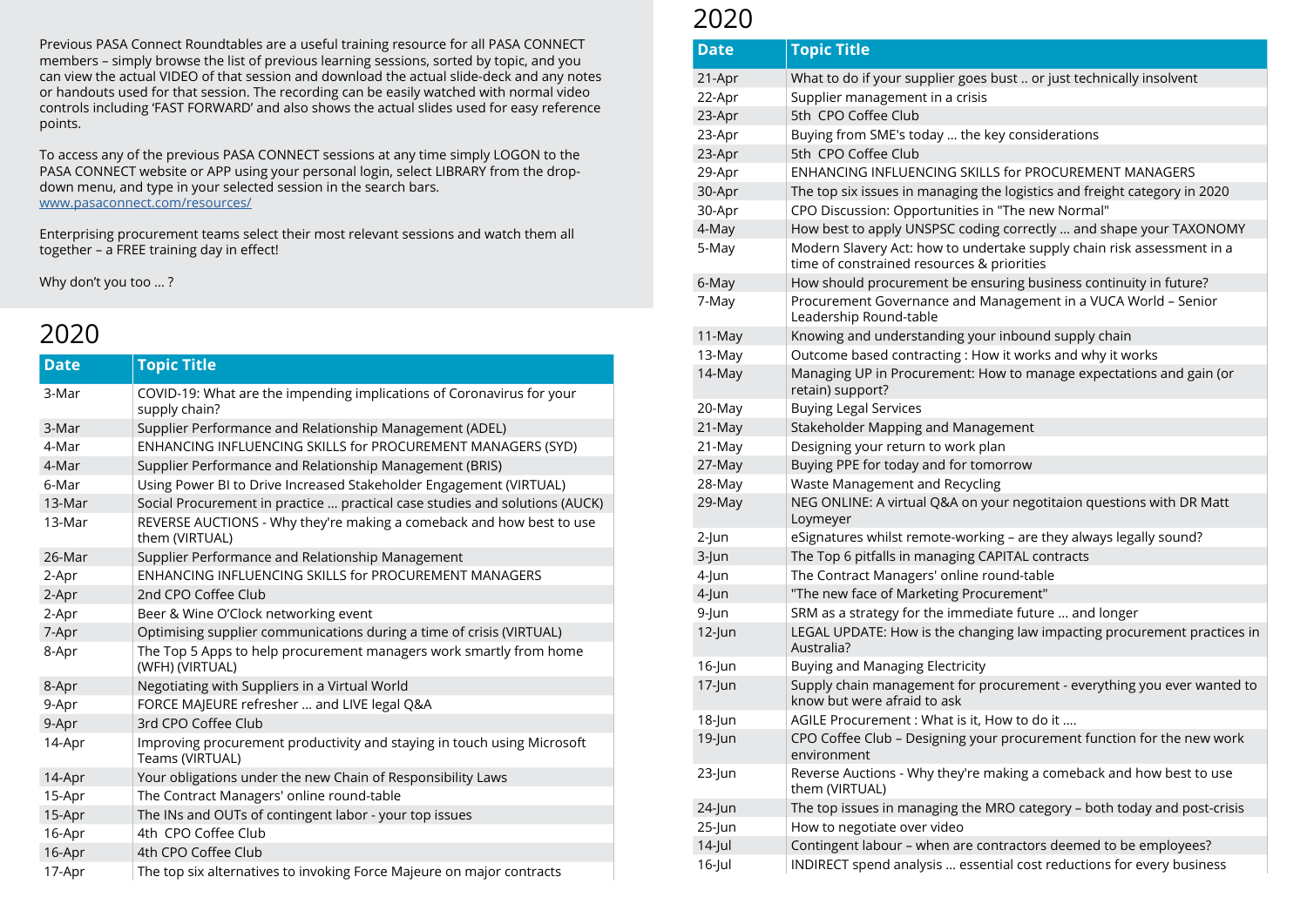| <b>Date</b> | <b>Topic Title</b>                                                                                    |
|-------------|-------------------------------------------------------------------------------------------------------|
| $21$ -Jul   | Using Power BI to Drive Increased Stakeholder Engagement                                              |
| $22$ -Jul   | Contract Manager's Online Roundtable - Remote Management of Complex<br>Contracts                      |
| $28$ -Jul   | Managing travel in a post-Covid world                                                                 |
| $28$ -Jul   | What to do if your supplier goes bust  or just technically insolvent                                  |
| $29$ -Jul   | Contracting for agile outcomes                                                                        |
| 30-Jul      | The eAuction masterclass                                                                              |
| 4-Aug       | 5 ways to reduce costs as we emerge from lockdown into stressed markets                               |
| 5-Aug       | Why this is a good time to focus on your career development - and<br>futureproof it                   |
| 6-Aug       | CPO Coffee Club - Thinking Outside the Box                                                            |
| 12-Aug      | Managing supplier risk post Covid-19 - including financial viability                                  |
| 18-Aug      | The role of aggregators post Covid-19 - and how they fit into your<br>procurement strategy            |
| 19-Aug      | Managing your fleet out of crisis                                                                     |
| 20-Aug      | Opportunity Analysis - How exactly to deduce a category's savings potential                           |
| 25-Aug      | Sustainable Procurement                                                                               |
| 27-Aug      | Driving UP supplier performance                                                                       |
| 2-Sep       | An OVERVIEW of the IT procurement category today                                                      |
| 2-Sep       | Telecoms                                                                                              |
| 2-Sep       | Telephony systems including Contact/Call Centres support                                              |
| 2-Sep       | SaaS procurement and SOFTWARE licensing from 2020                                                     |
| 2-Sep       | Managed Services, outsourcing and IT support buying                                                   |
| 2-Sep       | Bespoke Services, programming and applications development contracting                                |
| 3-Sep       | How to choose your next marketing agency and prioritise their work                                    |
| 10-Sep      | Social Procurement in practice - creating jobs after jobkeeper                                        |
| 16-Sep      | How to buy Professional Services 2.0                                                                  |
| 22-Sep      | How to design, select then implement a new procurement software solution                              |
| 23-Sep      | The art & science of Benefits Tracking                                                                |
| 24-Sep      | How to select the RIGHT sourcing strategy for your project                                            |
| 29-Sep      | The easy business case for contract management automation                                             |
| 6-Oct       | CPO Coffee Club - The soft skills and hard truths about procurement<br>competencies post COVID-19     |
| 15-Oct      | The role of P CARDS in your post-Covid procurement strategy                                           |
| 20-Oct      | Improving Supplier Performance 1 - Building SLAs                                                      |
| 27-Oct      | The TWO HOUR Negotiation essentials refresher - with Victoria Plaksin at<br><b>TRUSTED NEGOTIATOR</b> |
| 29-Oct      | Improving Supplier Performance 2 - Crafting KPIs                                                      |
| 30-Oct      | How to manage the TOP 3 priorities for procurement analysts post-crisis                               |
| 5-Nov       | QUARTERLY LEGAL UPDATE: How is the changing law impacting procurement<br>practices in Australia?      |
| $11-Nov$    | Agile Procurement : What is it, How to do it?                                                         |
| 26-Nov      | Sustainable Procurement now  balancing ideals, policy, compliance and<br>reality                      |

| <b>Date</b> | <b>Topic Title</b>                                                            |
|-------------|-------------------------------------------------------------------------------|
| 1-Dec       | How to buy Marketing Services 101                                             |
| 2-Dec       | The FORCE MAJEURE refresher and le                                            |
| 9-Dec       | How to build fantastic stakeholder re                                         |
| 10-Dec      | A.I. in procurement  from the start                                           |
| 16-Dec      | What have procurement leaders lear<br>Zealand?                                |
| 21-Jan      | Opportunity Analysis - How exactly t                                          |
| $28$ -Jan   | Modern Slavery, COVID-19 and supp                                             |
| 2-Feb       | The TWO HOUR Negotiation essentia<br><b>TRUSTED NEGOTIATOR</b>                |
| 9-Feb       | <b>QUARTERLEY LEGAL UPDATE: How is</b><br>procurement practices in Australia? |
| 10-Feb      | Understanding the most important r<br>The new PAYMENT TIMES REPORTIN          |
| 11-Feb      | Why this is a good time to focus on y<br>proof it                             |
| 12-Feb      | Never Waste a Crisis: The Grosvenor<br>response to Covid19                    |
| 16-Feb      | Crafting your post Covid-19 procurer                                          |
| 17-Feb      | A two-hour online LEGAL SEMINAR fo<br>clauses - with top procurement lawy     |
| 18-Feb      | Rebalancing the RISK v COST of your                                           |
| 23-Feb      | Driving UP supplier performance                                               |
| 24-Feb      | Agile Procurement: What is it, How t                                          |
| 25-Feb      | Slaying sacred cows in the IT categor                                         |
| 3-Mar       | A PASA CONNECT SPECIAL ONLINE E                                               |
| 4-Mar       | Indirect spend analysis - essential co                                        |
| 11-Mar      | Managing your fleet out of crisis                                             |

| <b>Date</b> | <b>Topic Title</b>                 |
|-------------|------------------------------------|
| 12-Mar      | Sneak preview of ProcureTECH       |
| 16-Mar      | PASA CONNECT NZ: What is diff      |
| 17-Mar      | The top issues in managing the     |
| 18-Mar      | The top six issues in the PRINT of |
| 30-Mar      | What is the role of Social Procur  |
| 13-Apr      | How good will you and your tea     |
| 15-Apr      | A deep-dive on the new NEC.4 s     |
| 21-Apr      | How to achieve better value for    |
| 22-Apr      | CPO Roundtable - The Hackett G     |
| 22-Apr      | Futureproofing your key supplie    |
| 29-Apr      | Supply Chain tracking is good pr   |

- and legal Q&A with Scott Alden
- der relations and grow your influence
- s learnt from 2020 in Australia and New
- actly to deduce a category's savings potential supply chain visibility
- sentials refresher with Victoria Plaksin at
- low is the changing law impacting alia?
- tant new law for procurement since the MSA -RTING ACT 2020
- on your career development and future
- enor Research Study 2020 the procurement
- curement L&D plan for 2021
- IAR for buyers on the contract 'BOILERPLATE' lawyer Scott Alden
- your INBOUND supply lines after Covid
- low to do it?
- tegory A procurement CASE STUDY
- INE EVENT we are all IT buyers now
- ial cost reductions for every business

Agenda - for PASA CONNECT members only ferent about procurement in New Zealand? MRO category – both today and post-crisis category post-Covid rement post-JOBKEEPER Im be as a post-Covid NEGOTIATOR in 2021? tandard contract template – with Scott Alden  $1$  money - and when Group Procurement Key Issues Study 2021 er relationships

ractice – but who exactly is supplying you?

#### 2021

### 2020 2020